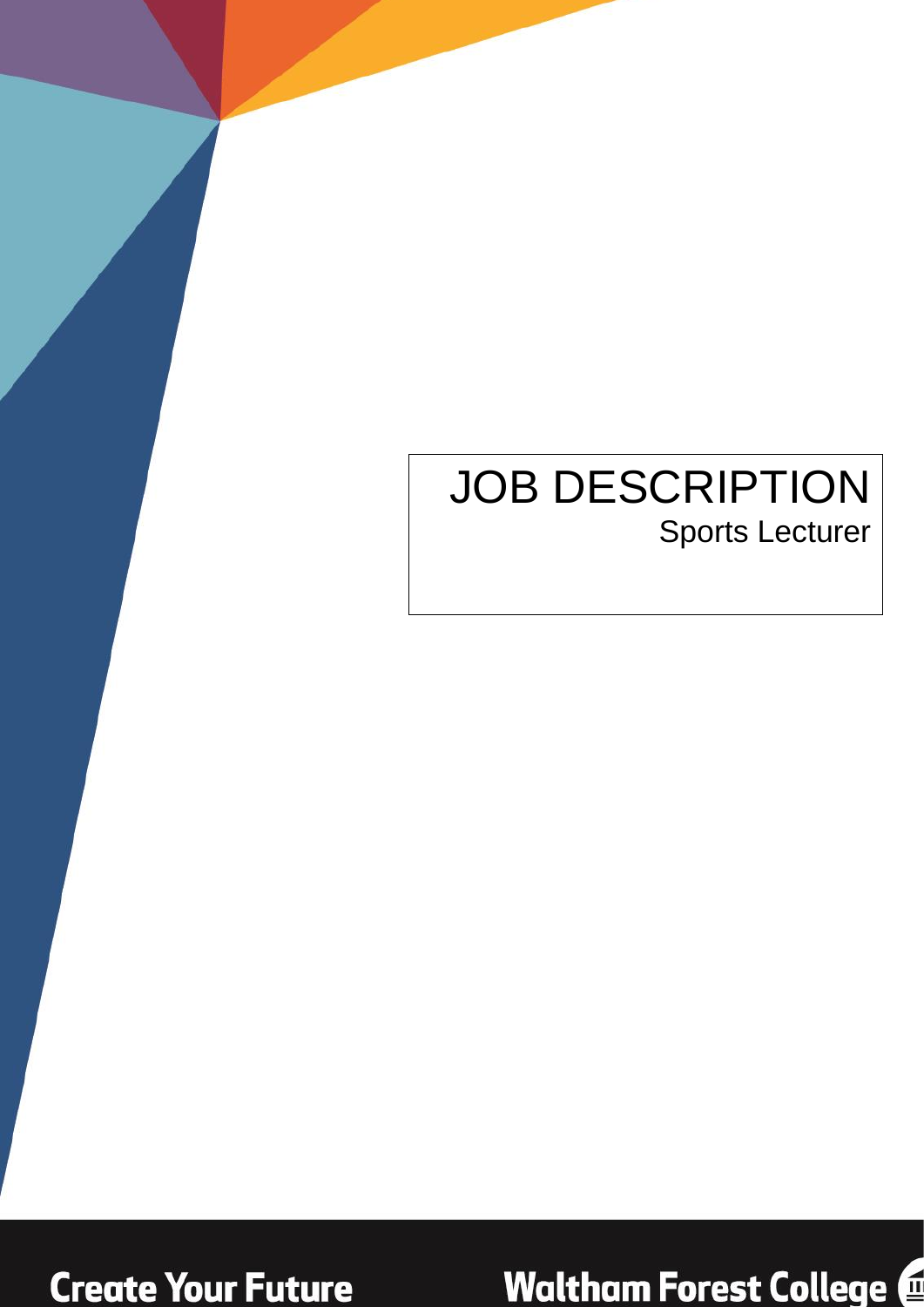## **WALTHAM FOREST COLLEGE JOB DESCRIPTION AND PERSON SPECIFICATION**

| <b>POST:</b>         | Sports lecturer                    |
|----------------------|------------------------------------|
| <b>REPORTING TO:</b> | <b>Head of Curriculum</b>          |
| <b>HOURS:</b>        | 18 Hours per week                  |
| <b>GRADE:</b>        | Teaching and Learning Points 21-35 |

#### **KEY RESPONSIBILITIES**

- 1. To promote the highest possible standards in customer care, equal opportunities and health and safety practices for the benefit of learners and the wider community served by the College.
- 2. To safeguard and promote the welfare of children, young people and vulnerable adults served by the College.
- 3. To participate in the learner recruitment process.
- 4. To identify and assess learners' needs throughout their programme of study.
- 5. To plan, design and deliver learning programmes/sessions and facilitate learning in line with course aims, objectives, mode of assessment and accreditation.
- 6. To monitor, evaluate and improve the quality and effectiveness of learning programmes, sessions and own practice.
- 7. To undertake specific course leadership.
- 8. To run/assist a football academy

#### **MAIN RESPONSIBILITIES**

- 1. To assist in the admission and enrolment processes of learners, in line with agreed policies and procedures, and in doing so to seek to ensure that all students (actual and potential) are placed on the appropriate programme for their needs and abilities.
- 2. Identify and Assess Learner's Needs
- 3. To assist learners in accessing learning support as appropriate and refer learners to the Skills Centre, Inclusion Centre and others as appropriate.
- 4. To assist in the induction process throughout the year, in line with agreed policies and procedures.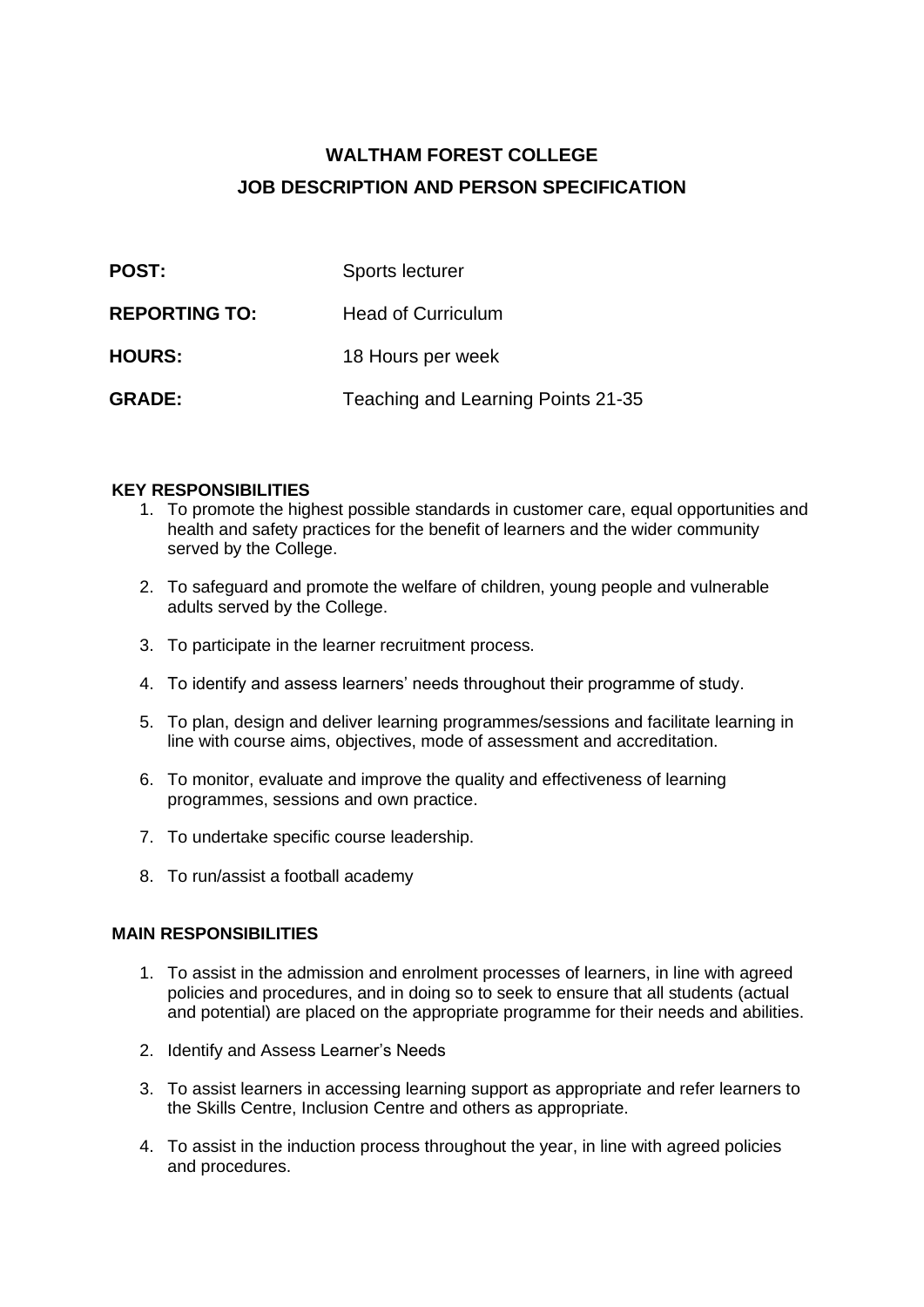- 5. To work collaboratively with Personal Tutors and contribute to target setting and individual learning plans.
- 6. To act as a tutor for an identified cohort(s) of students and to take responsibility for action planning (through the tutorial system) associated with the cohort.
- 7. Plan, Design and Deliver Learning Programmes and Facilitate Learning
- 8. To provide high quality teaching and learning opportunities that maximise student participation and involvement in all aspects of the learning process.
- 9. To teach on appropriate courses and to undertake associated duties related to the learners' progress, including the assessment of work, providing feedback, setting targets, following up on attendance, writing reports and attending parent evenings.
- 10. To ensure that learners' English and maths skills are developed across all subject areas.
- 11. To use innovative, high quality learning methods, modes of delivery and resources, including E-learning that are responsive to the needs of individual learners.
- 12. To undertake administrative and organisational duties associated with teaching including, processing of essential forms and data, preparation, marking of registers, examinations, educational guidance and any other associated duties.
- 13. Monitor, Evaluate and Improve the Quality and Effectiveness of Learning Programmes, Sessions and Own Practice
- 14. To carry out course-related quality processes and contribute to the preparation of documentation as appropriate.
- 15. To contribute to the Self-Assessment process.
- 16. To provide appropriate monitoring and quality documentation/statistics as required using standard College systems.
- 17. To attend meetings as appropriate, including all relevant team meetings held to monitor the learning experience, and to contribute to the implementation and review of action plans through the College's quality assurance systems.
- 18. To undertake College training and development as required and to take responsibility for keeping themselves up-to-date with developments in their professional area and also in the practice of teaching and learning.
- 19. Course Leadership
- 20. To carry out tasks related to a cohort including induction, examination entry, recording of results and progression and discipline records and to report on the progress of individuals and the cohort.
- 21. To participate in careers events/open days and other marketing opportunities as appropriate and assist in the preparation of course leaflets and publicity materials.
- 22. To manage student behaviour in line with published policy and procedure, in classrooms and generally across the College.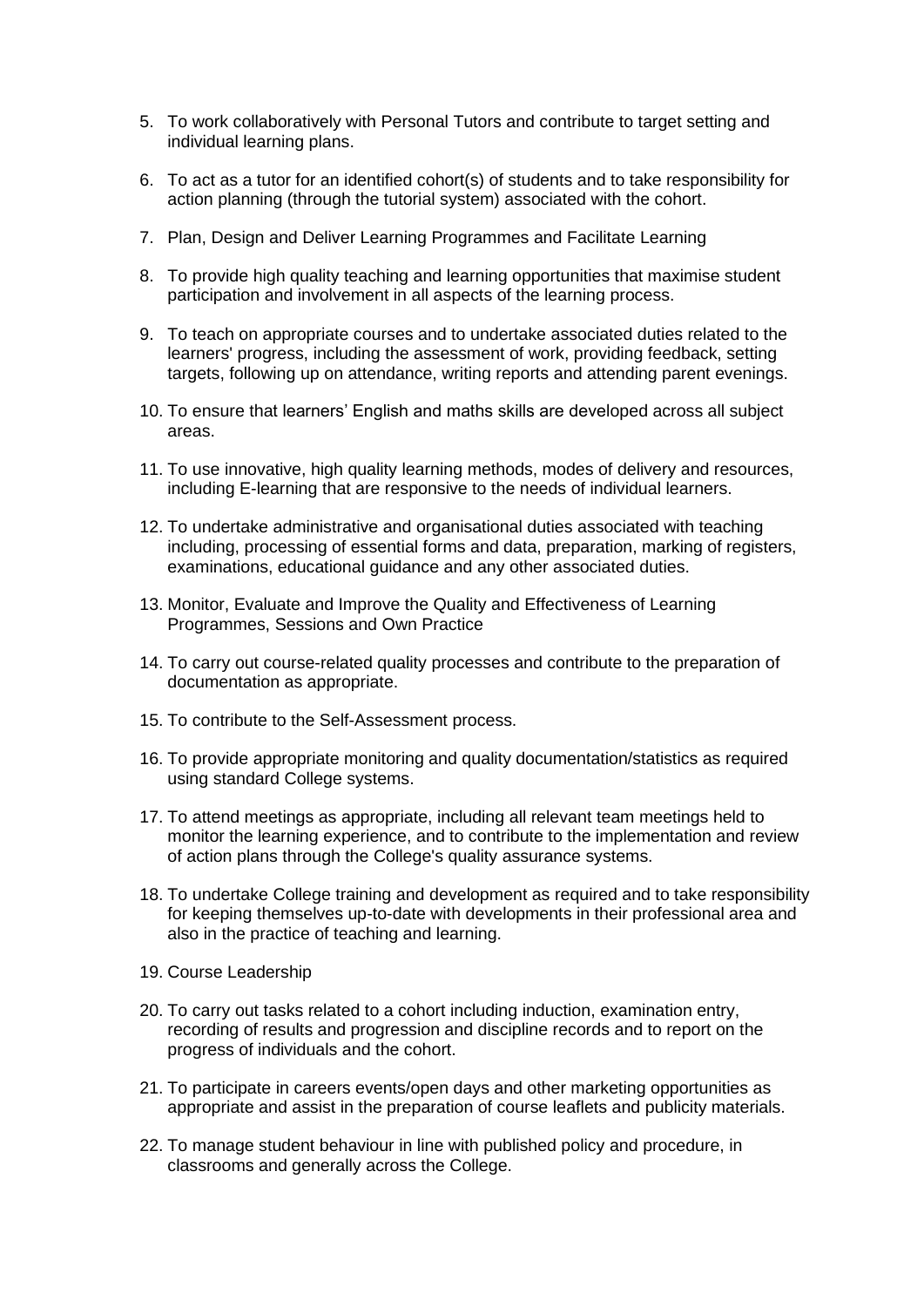- 23. To develop learners' employability skills and identify work-related and other progression opportunities for learners.
- 24. To promote equality and diversity in the delivery and practice of the Curriculum Area.
- 25. To act as an internal verifier, as appropriate.
- 26. To provide assistance and cover for colleagues as necessary, taking on additional projects as required.

#### **GENERAL**

- 1. Promotes and implement all College policies, particularly those which refer to health & safety, equality of opportunity and Safeguarding young people and vulnerable adults.
- 2. Participates in College programmes of staff appraisal and continuing professional development.
- 3. Develop effective working relationships internally and with external partners.
- 4. To operate at all times in line with the College's values and behaviours.
- 5. Undertakes other duties as may reasonably be required in the interests of the efficient functioning of the College.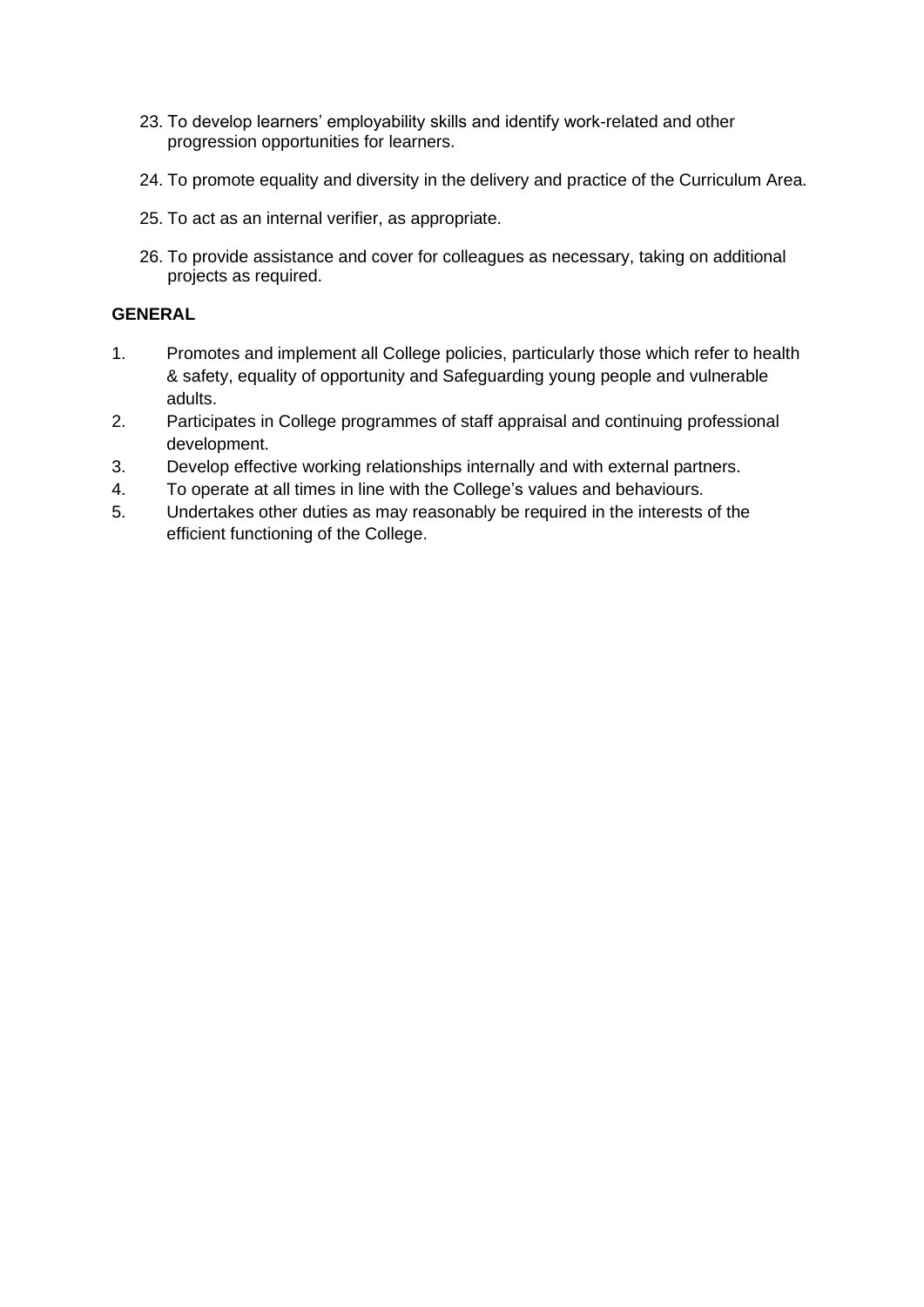### **PERSON SPECIFICATION**

We need you to use the application form to demonstrate your capabilities in relation to each of the criteria listed below (addressing each point in order).

|                                                                 | <b>Criteria</b>                                                                                                                                                | <b>Essential/Desirable</b> |
|-----------------------------------------------------------------|----------------------------------------------------------------------------------------------------------------------------------------------------------------|----------------------------|
| <b>Qualifications</b><br>(Educational and<br><b>Vocational)</b> | Possess a Level 2 qualification in<br>English and Maths or a willingness to<br>achieve within a specified period.                                              | E                          |
|                                                                 | Personal Training Qualification.                                                                                                                               | Е                          |
|                                                                 | Sports Science Degree.                                                                                                                                         | D                          |
|                                                                 | Teaching qualification or willingness<br>to achieve (support will be given to<br>gain accreditation over a specified<br>period.)                               | E                          |
|                                                                 | Evidence of continuous professional<br>development                                                                                                             | E                          |
|                                                                 | Coaching qualification FA badge<br>Level 2 or willingness to work towards<br>this                                                                              | E                          |
| <b>Previous</b>                                                 | Teaching experience in sports                                                                                                                                  | E                          |
| experience/job<br>knowledge                                     | Understanding or experience of<br>promoting and embedding widening<br>participation, inclusive learning and<br>equal opportunities                             | E                          |
|                                                                 | Experience of contributing to a<br>curriculum area to ensure high quality<br>outcomes as measured by<br>recruitment, retention, achievement<br>and progression | D                          |
|                                                                 | Experience of running/assisting a<br>football academy                                                                                                          | D                          |
| <b>Skills</b><br>(Competencies                                  | Computer literacy and IT skills                                                                                                                                | E                          |
| and<br><b>Aptitudes)</b>                                        | The ability to develop positive working<br>relationships with individuals at all<br>levels                                                                     | E                          |
|                                                                 | Commitment to putting learners and<br>learning at the forefront of all actions<br>Ability to deliver a good or                                                 | Е                          |
|                                                                 | outstanding learning session                                                                                                                                   | E                          |
|                                                                 | The ability to communicate effectively                                                                                                                         |                            |
|                                                                 | orally and in writing.                                                                                                                                         | E                          |